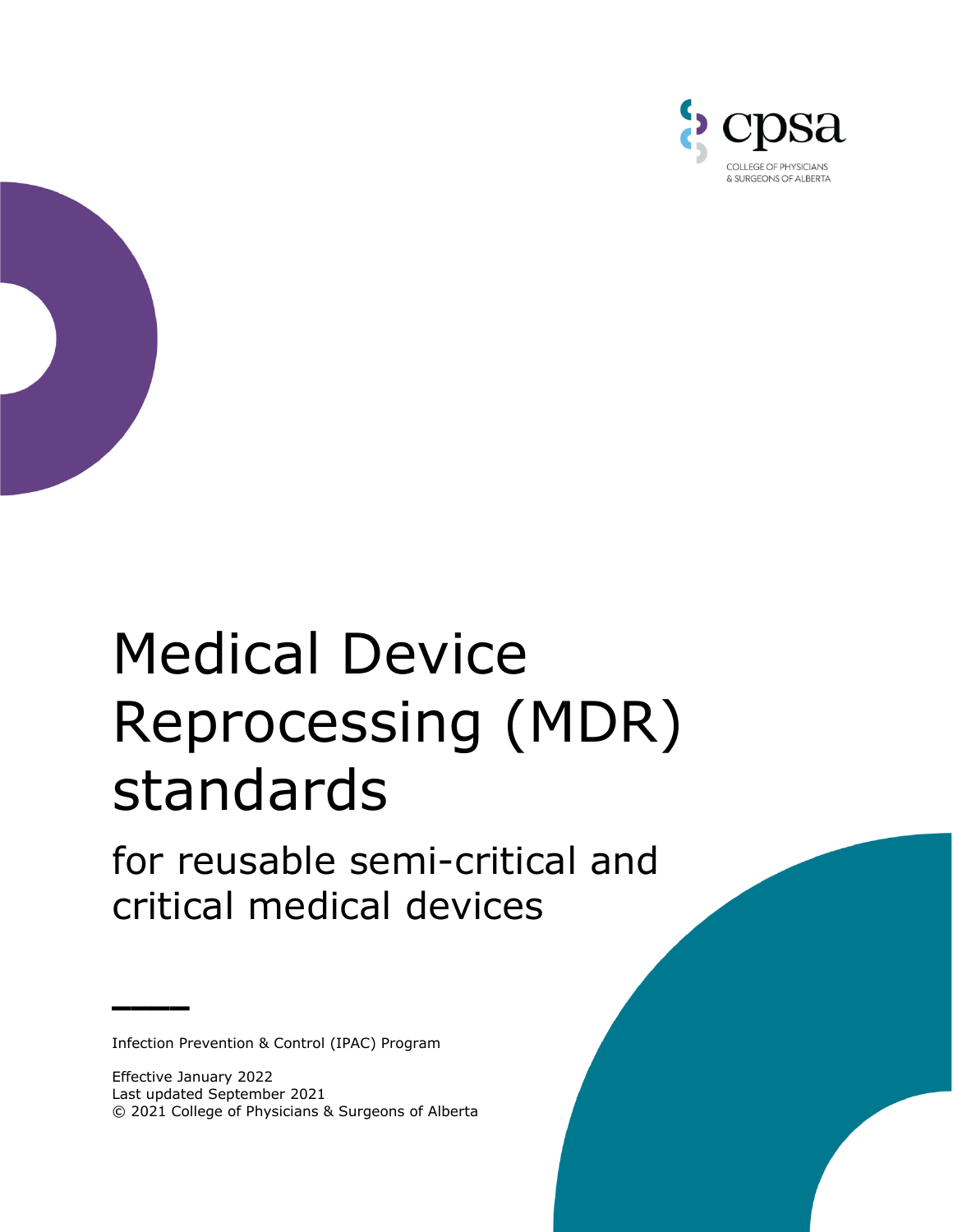

# **Contents**

| $\mathbf{1}$ |                                                                                   |
|--------------|-----------------------------------------------------------------------------------|
|              |                                                                                   |
| 2.           | Environmental & structural requirements for a medical device reprocessing area  3 |
| 3.           | Procurement of reusable medical devices & reprocessing equipment and supplies  4  |
| 4.           |                                                                                   |
| 5.           | Pre-cleaning & transportation of contaminated reusable medical devices 5          |
| 6.           |                                                                                   |
| 7.           |                                                                                   |
| 8.           |                                                                                   |
| 9.           |                                                                                   |
| 10.          |                                                                                   |
|              |                                                                                   |
| 11.          |                                                                                   |
|              |                                                                                   |
| 12.          |                                                                                   |
| 13.          |                                                                                   |
| 14.          |                                                                                   |
| 15.          |                                                                                   |
| 16.          |                                                                                   |
|              |                                                                                   |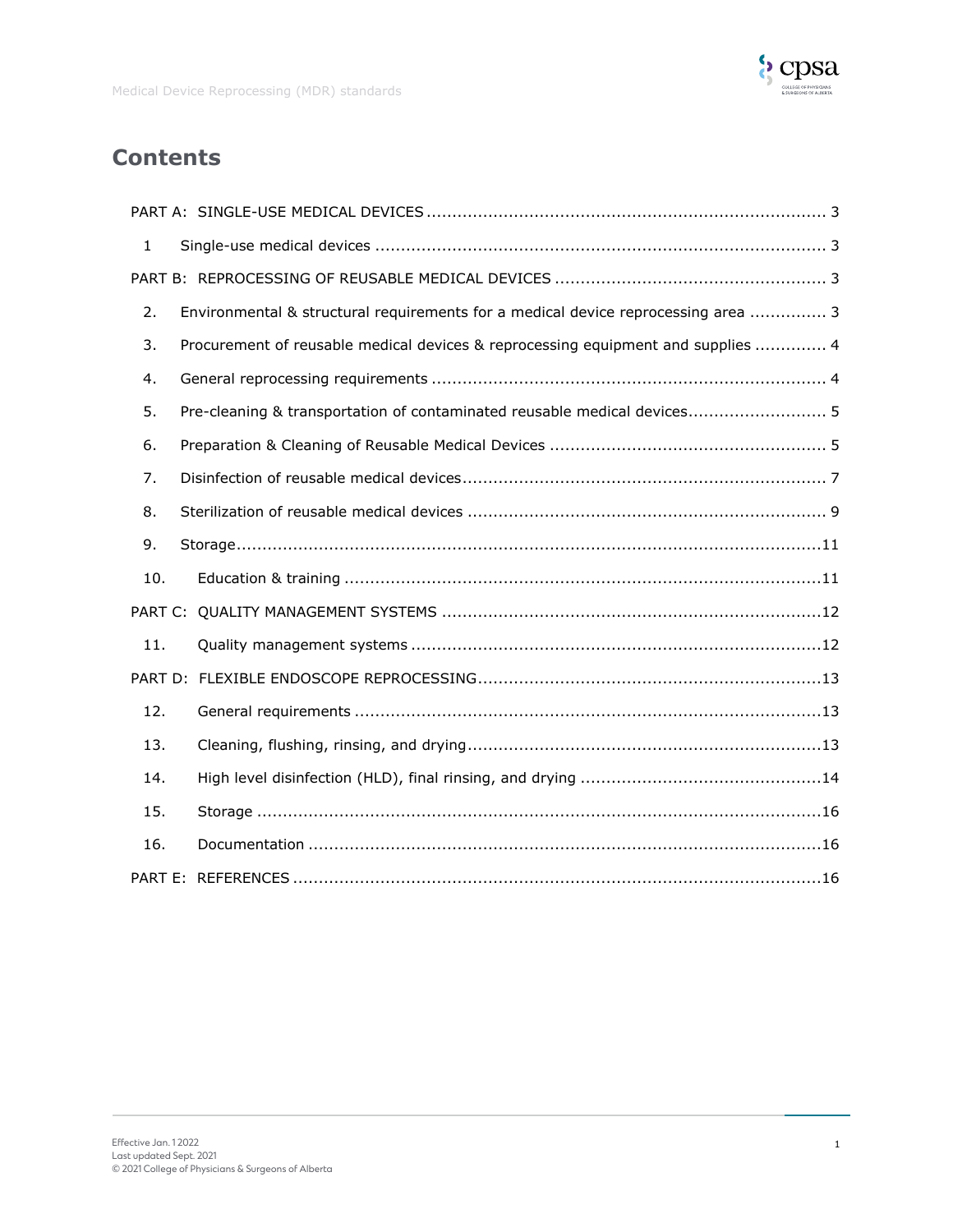![](_page_2_Picture_1.jpeg)

These standards have been developed with input from experts in infection prevention & control, infectious disease, medical device reprocessing, environmental public health, the CPSA IPAC Advisory Committee, and community-based physicians and surgeons. Key references supporting the standards are the Alberta Health *Reusable & Single-Use Medical Devices Standards (2019)*  and the Canadian Standards Association *CAN/CSA-Z314-18 Canadian medical device reprocessing (2018)*.

# **SCOPE**

These standards apply to independently operated (non-government) medical clinics in Alberta that provide services from CPSA regulated members.

These standards do not apply to prescribed health services requiring accreditation as outlined in CPSA Bylaws Part 5 Section A (48) Accreditation of Medical Facilities. Consult with the CPSA Accreditation Department for program-specific requirements in accredited facilities: [http://www.cpsa.ca/accreditation/.](http://www.cpsa.ca/accreditation/)

# **DOCUMENTS UPDATED/REPLACED**

These standards update and replace:

- CPSA Medical Device Reprocessing Assessment General (Cleaning, Disinfection, and/or Sterilization), February 2015.
- CPSA Medical Device Reprocessing Assessment Flexible Endoscopes (Cleaning, Disinfection, and/or Sterilization), February 2015.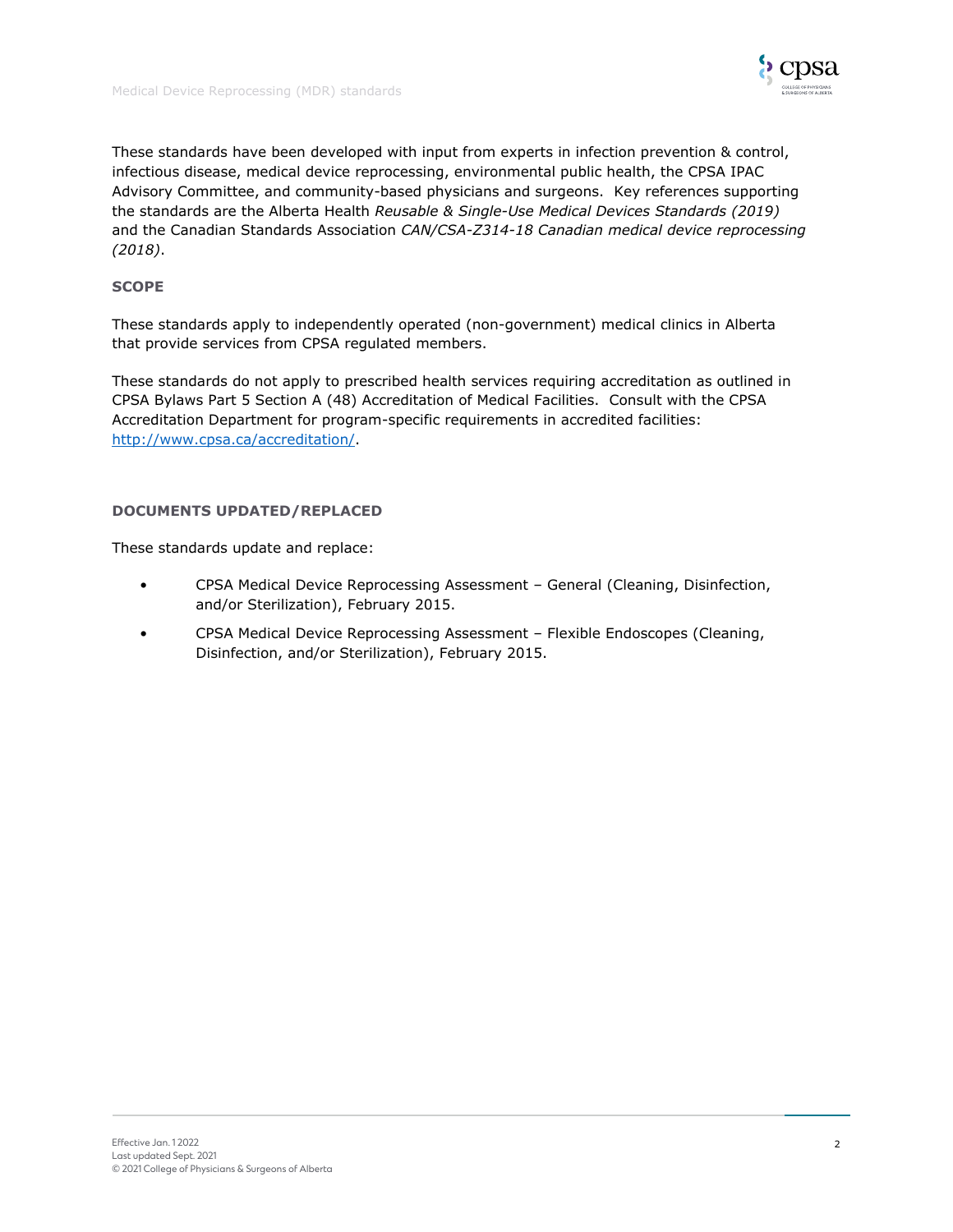![](_page_3_Picture_1.jpeg)

#### <span id="page-3-0"></span>**PART A: SINGLE-USE MEDICAL DEVICES**

#### <span id="page-3-1"></span>**1 Single-use medical devices**

- 1.1. Single-use medical devices shall only be used on a single patient for a single procedure and then shall be discarded.
- 1.2. A single-use medical device shall not be used beyond the expiry date specified by the manufacturer.
- 1.3. A sterile critical single-use medical device shall be maintained as sterile until point of use.
- 1.4. Opened but unused single-use medical devices shall be discarded, unless the manufacturer provides validated manufacturer's instructions for use (MIFU) for reprocessing.
- 1.5. Prior to using a single-use medical device that was purchased in a non-sterile state, that single-use medical device shall be inspected and processed according to the validated MIFU.

# <span id="page-3-2"></span>**PART B: REPROCESSING OF REUSABLE MEDICAL DEVICES**

#### <span id="page-3-3"></span>**2. Environmental & structural requirements for a medical device reprocessing area**

- 2.1. The medical device reprocessing (MDR) area shall be a designated area, separate from patient care, and activity in the area shall be restricted to the reprocessing of reusable medical devices.
- 2.2. All MDR areas shall:
	- 2.2.1. Have physical separation of clean and dirty areas. In existing clinics and settings where physical separation (i.e., with walls or partitions) of reprocessing areas is not possible, spatial separation and a one-way work flow pattern shall be established to limit cross-contamination.
	- 2.2.2. Have at least two adjacent sinks, large enough to immerse the largest piece of equipment, to clean and rinse soiled items. In existing smaller clinics where two adjacent sinks dedicated for equipment cleaning and rinsing are not possible, a dedicated basin for rinsing equipment after cleaning in a dedicated sink is an acceptable alternative. The dedicated basin shall be large enough to fully submerse the item being rinsed.
	- 2.2.3. Have hand hygiene stations (either hand hygiene sinks or alcohol-based hand rub (ABHR) dispensers with products that have a Health Canada Drug Identification Number (DIN) or Natural Product Number (NPN), and contain 60% to 90% alcohol) at all entrances to, and exits from, the MDR area and readily available within the MDR area.
		- 2.2.3.1. Designated hand hygiene sinks shall have properly functioning soap dispensers and paper towel dispensers.
		- 2.2.3.2. Designated hand hygiene sinks shall be used for the purpose of hand hygiene only.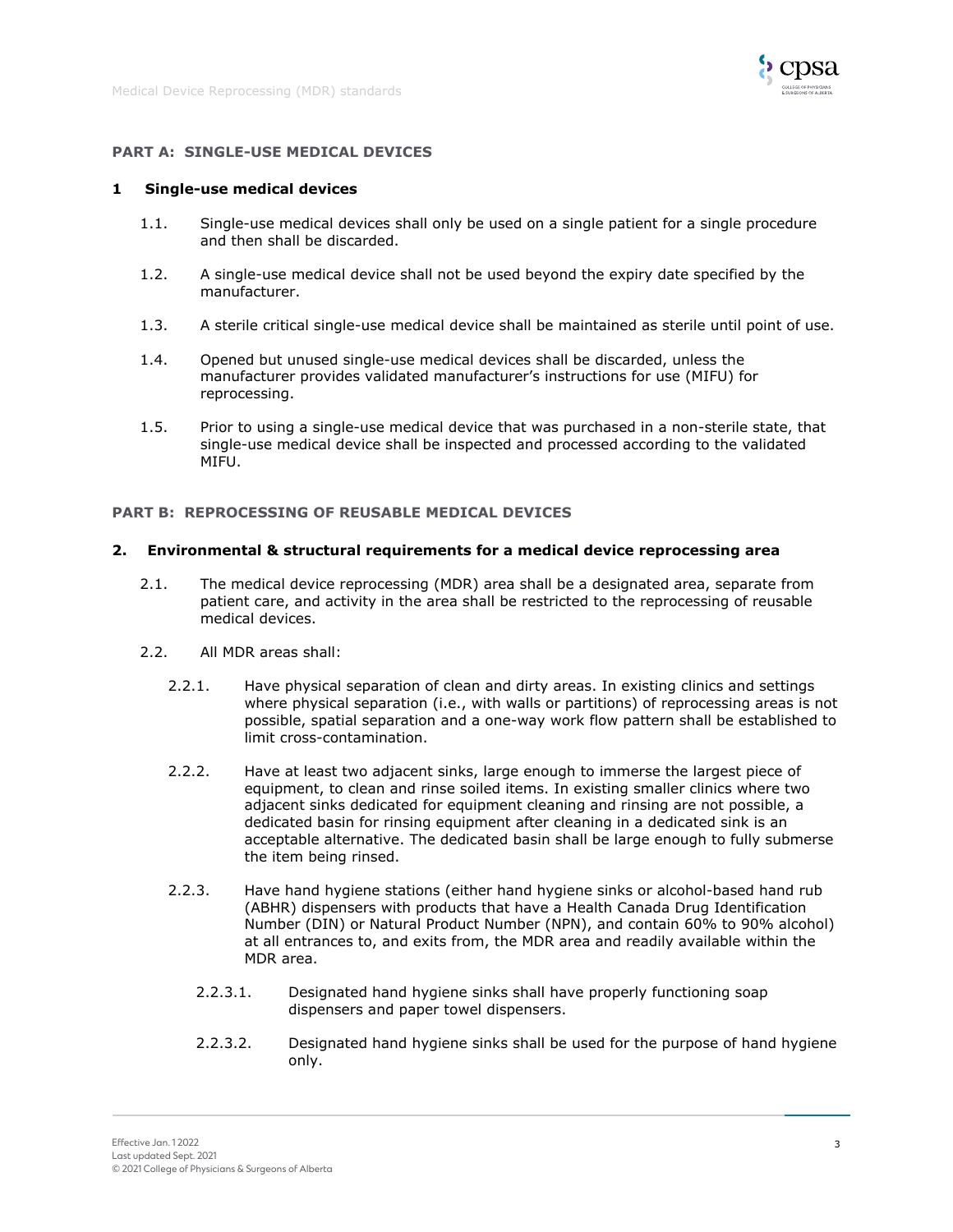![](_page_4_Picture_1.jpeg)

- 2.2.4. Have surfaces that can be cleaned. All work surfaces and surrounding area shall be intact, cut-resistant, and seamless, and shall be composed of non-porous, nonshedding material capable of withstanding frequent cleaning.
- 2.2.5. Restrict access to areas where reprocessing occurs. In existing smaller clinics, where MDR areas may also be used for other purposes, access shall be restricted during reprocessing activities and until the area has been appropriately cleaned.
- 2.2.6. Be designed to facilitate one-way workflow.
- 2.2.7. Have adequate lighting for the tasks being performed in all work locations.
- 2.2.8. Use a water source which meets the equipment manufacturer's specifications for water and steam quality.

## <span id="page-4-0"></span>**3. Procurement of reusable medical devices & reprocessing equipment and supplies**

- 3.1. The decision to purchase or trial reusable medical devices, reprocessing equipment and supplies, or reusable surgical textiles shall involve representatives from the personnel in the clinic that will use, reprocess, and maintain the items.
- 3.2. Prior to purchasing or trialing a medical device, including medical device reprocessing equipment, the clinic shall confirm that the device has a valid medical device licence issued under the Government of Canada's *Medical Devices Regulations*. The clinic shall not purchase or trial a reusable medical device that does not have a valid medical device licence.
- 3.3. Prior to purchasing or trialing a reusable critical or semi-critical medical device, personnel accountable for medical device reprocessing (MDR) shall review the written, validated MIFU to determine that the recommended reprocessing procedures can be achieved, given the clinic's reprocessing resources.

# <span id="page-4-1"></span>**4. General reprocessing requirements**

- 4.1. Reusable medical devices that have been used shall be reprocessed. Contaminated reusable medical devices that have not undergone reprocessing shall be clearly identified.
- 4.2. Reusable medical devices that come from an opened or compromised package shall be reprocessed prior to use.
- 4.3. Newly purchased reusable critical and semi-critical medical devices shall be reprocessed before initial use unless they are packaged and sterilized by the manufacturer.

#### **Cleaning accessories**

- 4.4. Cleaning accessories shall be inspected before use to ensure they are not damaged. Damaged cleaning accessories shall not be used.
- 4.5. Reusable cleaning accessories shall be reprocessed after use in accordance with the manufacturer's instructions for use (MIFU), inspected for damage, and stored in a clean, dry place.
- 4.6. Single-use cleaning accessories shall be discarded following use.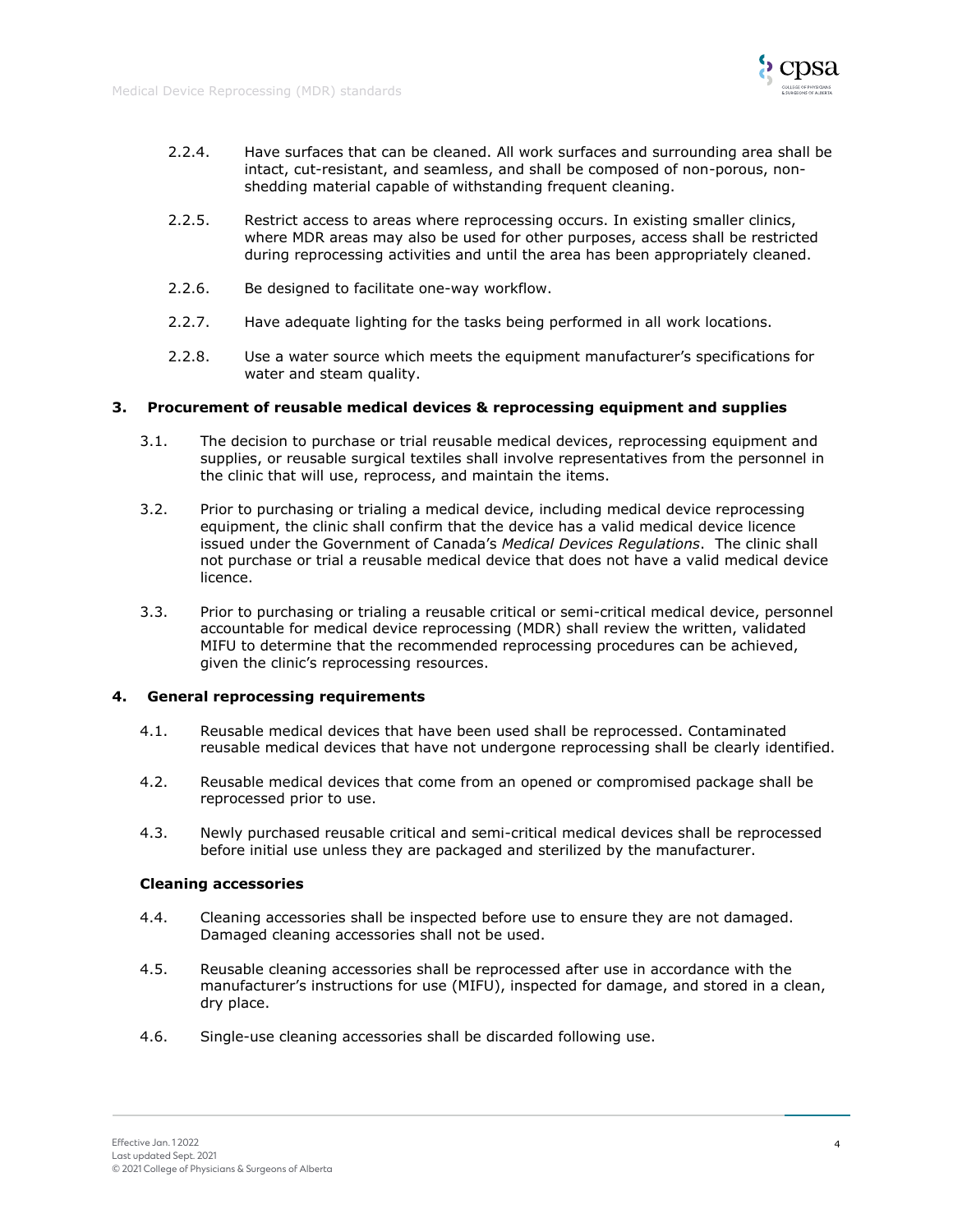![](_page_5_Picture_1.jpeg)

# <span id="page-5-0"></span>**5. Pre-cleaning & transportation of contaminated reusable medical devices**

- 5.1. Personnel shall pre-clean used reusable medical devices immediately after use and prior to transportation and further manual or automated cleaning.
- 5.2. At the point of use, single-use sharps shall be removed from reusable medical devices and disposed of in a puncture-resistant sharps container.
- 5.3. Organic matter shall not be allowed to dry on reusable medical devices. Reusable medical devices shall be kept moist by using foam, spray, or gel specifically intended for this use, or by using a towel moistened with water, and in accordance with the manufacturer's instructions for use (MIFU).
- 5.4. Contaminated items shall be transported in covered, fully-enclosed, leak-proof containers or closed carts that are designed to prevent the spill of liquids, protect reusable medical devices from damage, and allow for effective decontamination after each use.
- 5.5. Sterile or clean reusable medical devices and soiled reusable medical devices shall be transported in a manner that prevents cross-contamination (i.e., in separate containers and carts).
- 5.6. All containers and carts containing contaminated medical devices shall be so identified.
- 5.7. Contaminated reusable medical devices shall be transported to the medical device reprocessing (MDR) area in such a way so as not to contaminate the surrounding environment.

#### <span id="page-5-1"></span>**6. Preparation & Cleaning of Reusable Medical Devices**

#### **Sorting & disassembly**

- 6.1. All contaminated medical devices shall be inspected and sorted before reprocessing to ensure that the appropriate cleaning agents and procedures are applied to the correct devices.
- 6.2. All medical devices consisting of multiple components (e.g., minimally invasive surgical medical devices) shall be disassembled in accordance with the manufacturer's instructions for use (MIFU).

#### **Cleaning**

- 6.3. Each medical device shall be thoroughly cleaned prior to disinfection or sterilization.
- 6.4. Cleaning methods shall be consistent with the medical device's manufacturer's instructions for use (MIFU) and appropriate for the type of medical device and the amount of soil to be removed.

# **Manual cleaning**

6.5. If manual cleaning is required, the medical device's manufacturer's instructions for use (MIFU) for reprocessing shall be followed, including any specifications for detergent type, water type, or water temperature and cleaning methods.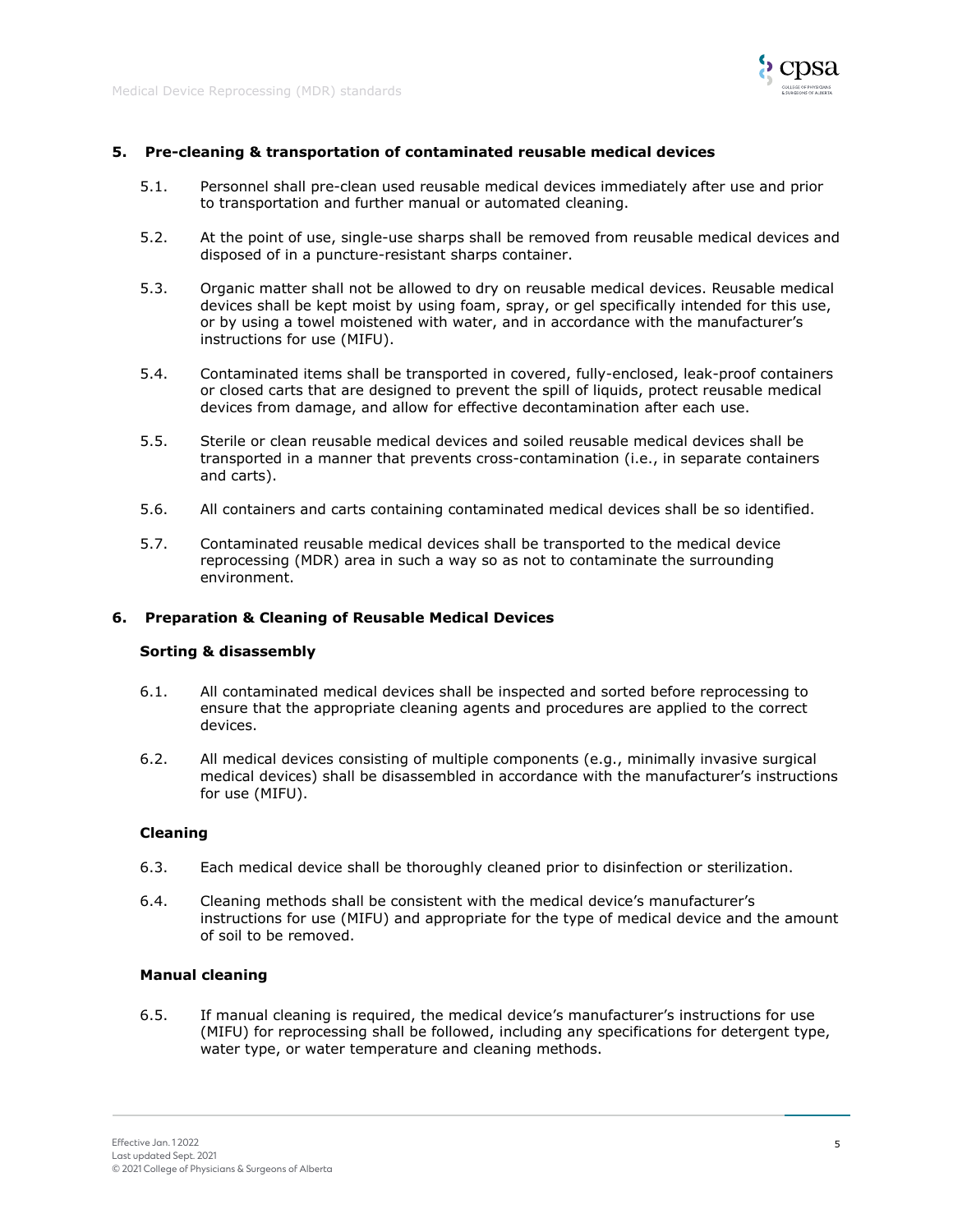![](_page_6_Picture_1.jpeg)

6.6. Immersible medical devices shall be completely submerged during cleaning to prevent the generation of aerosols and non-immersible medical devices shall be cleaned according to the manufacturer's instructions for use (MIFU).

# **Automated cleaning**

- 6.7. Automated washers and ultrasonic cleaners used for cleaning shall be used in accordance with the manufacturer's instructions for use (MIFU).
	- 6.7.1. The performance of the automated cleaning system (e.g., automated washers) shall be tested each day that it is in use, using commercially available indicators or test kits.
	- 6.7.2. Ultrasonic cleaners shall be tested for sonication performance (e.g., commercial methods or the foil test) at least weekly.
	- 6.7.3. The ultrasonic detergent solution shall be changed at least daily or more frequently when visibly soiled or if the ultrasonic cleaner or solution MIFU specifies more frequent changes (e.g., with every cycle).
- 6.8. The medical device's MIFU shall be followed to ensure medical devices are compatible with the automated washer's process conditions (e.g., moisture, temperature, chemicals, water quality, and pressure).

# **Rinsing & drying**

- 6.9. Chemical residues and loosened soil shall be completely rinsed from the medical device prior to disinfection or sterilization. Rinsing may be included as a final step in an automated cleaning process. If not, the medical device shall be rinsed manually.
- 6.10. Reusable medical devices shall be dried prior to disinfection or sterilization, as directed by the manufacturer's instructions for use (MIFU). Unless dried using an automated process, the exterior surfaces of medical devices shall be manually dried with a clean, lint-free or low-lint soft-absorbent towel.

# **Reassembly**

6.11. Decontaminated medical devices shall be reassembled according to the manufacturer's instructions for use (MIFU). Reassembly shall take place in a clean and dry area.

# **Inspection**

- 6.12. Medical devices shall be visually inspected for cleanliness, damage, integrity, and functionality prior to disinfection, sterilization, or subsequent use.
	- 6.12.1. Cleaned medical devices that are visibly soiled shall be cleaned again.
	- 6.12.2. Medical devices that are damaged or in poor working condition shall be removed from service, labelled, and segregated from usable medical devices. Such medical devices shall either be repaired or disposed of in accordance with the documented procedures.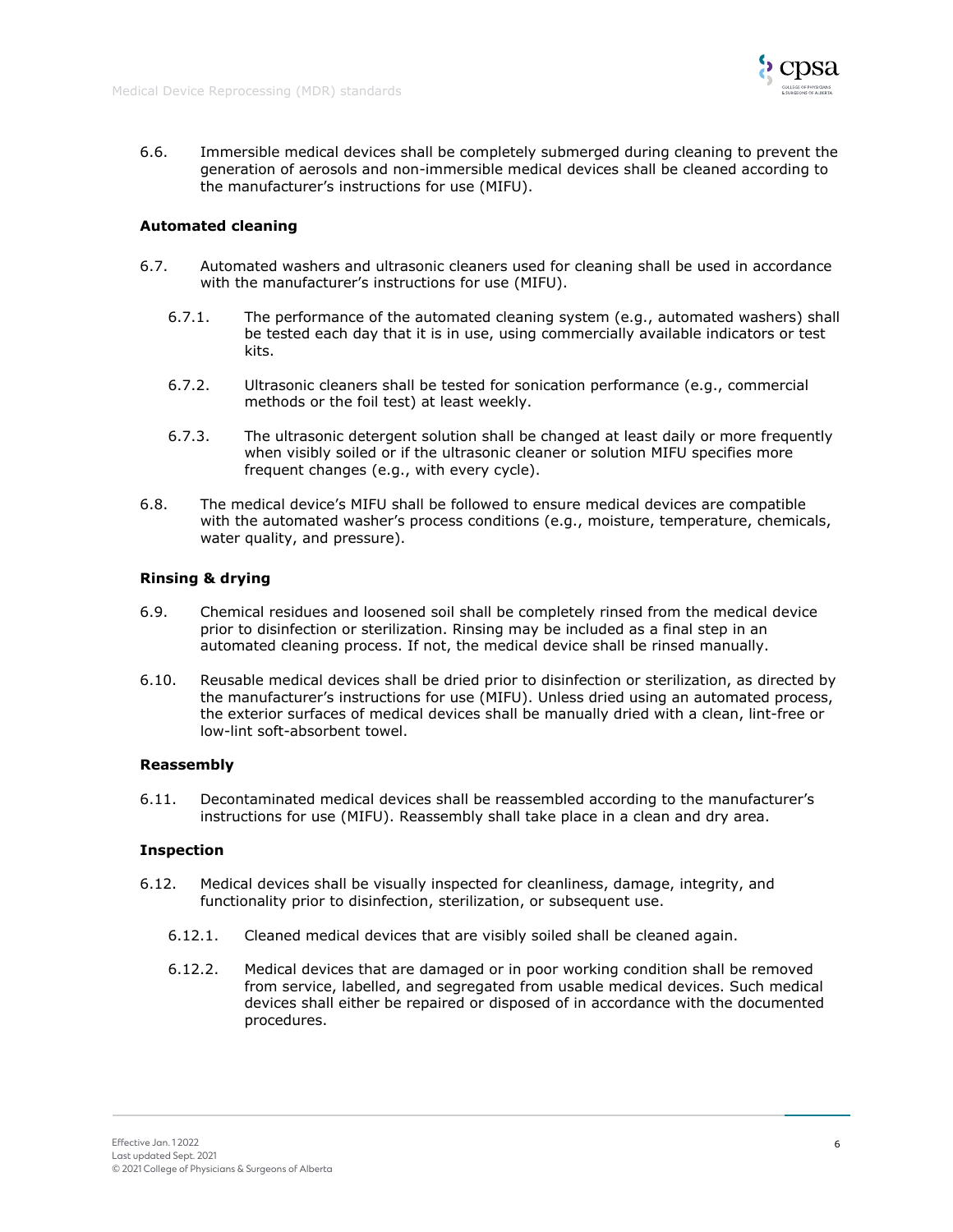![](_page_7_Picture_0.jpeg)

# <span id="page-7-0"></span>**7. Disinfection of reusable medical devices**

- 7.1. Disinfection of reusable medical devices shall take place in accordance with the manufacturer's instructions for use (MIFU) of the device and shall also follow the MIFU for the disinfection process, equipment, and products.
- 7.2. Only chemical disinfectants that have a Health Canada drug identification number (DIN) or a medical device licence (MDL) issued by Health Canada, shall be used in clinics and settings for the disinfection of reusable medical devices.
- 7.3. A liquid chemical disinfectant shall not be used beyond its expiry date and in-use life.
- 7.4. Reusable liquid chemical disinfectant solutions shall be:
	- 7.4.1. Clearly identified and include the expiry date.
	- 7.4.2. Stored in containers that are cleaned, disinfected, and dried prior to changing the solution.
	- 7.4.3. Kept covered with a tight-fitting lid, except when introducing or removing a medical device to or from the solution.

#### **Non-critical devices**

- 7.5. Non-critical reusable medical devices shall be disinfected between patient uses using an intermediate-level disinfectant (ILD) or low-level disinfectant (LLD).
	- 7.5.1. ILD or LLD wipes shall be moist enough to thoroughly wet the surface for the indicated contact time and a new wipe shall be used if the area to be disinfected cannot be completely wetted with a single wipe.

#### **Semi-critical medical devices**

7.6. If a reusable semi-critical device cannot be sterilized, then it shall, at a minimum, be high level disinfected between patient uses.

# **Liquid chemical high level disinfection (HLD)**

- 7.7. The minimum effective concentration (MEC) of a reusable HLD shall be tested and recorded, according to the manufacturer's instructions for use (MIFU) of the disinfectant.
	- 7.7.1. MEC testing shall be performed at the beginning of each day that the solution is used for manual HLD (or more frequently if specified in the MIFU of the disinfectant) and in each cycle for automated HLD.
	- 7.7.2. Quality assurance testing of test strips used to test MEC shall be followed in accordance with test strip MIFU.
	- 7.7.3. Test strips used to test MEC shall not be used beyond the test strip's expiry date or the manufacturer's in-use shelf life.
	- 7.7.4. An HLD shall not be used beyond a failed MEC test.
- 7.8. When performing manual disinfection of a semi-critical medical device:
	- 7.8.1. All parts of the medical device shall be in complete contact with the HLD, and all air bubbles shall be removed.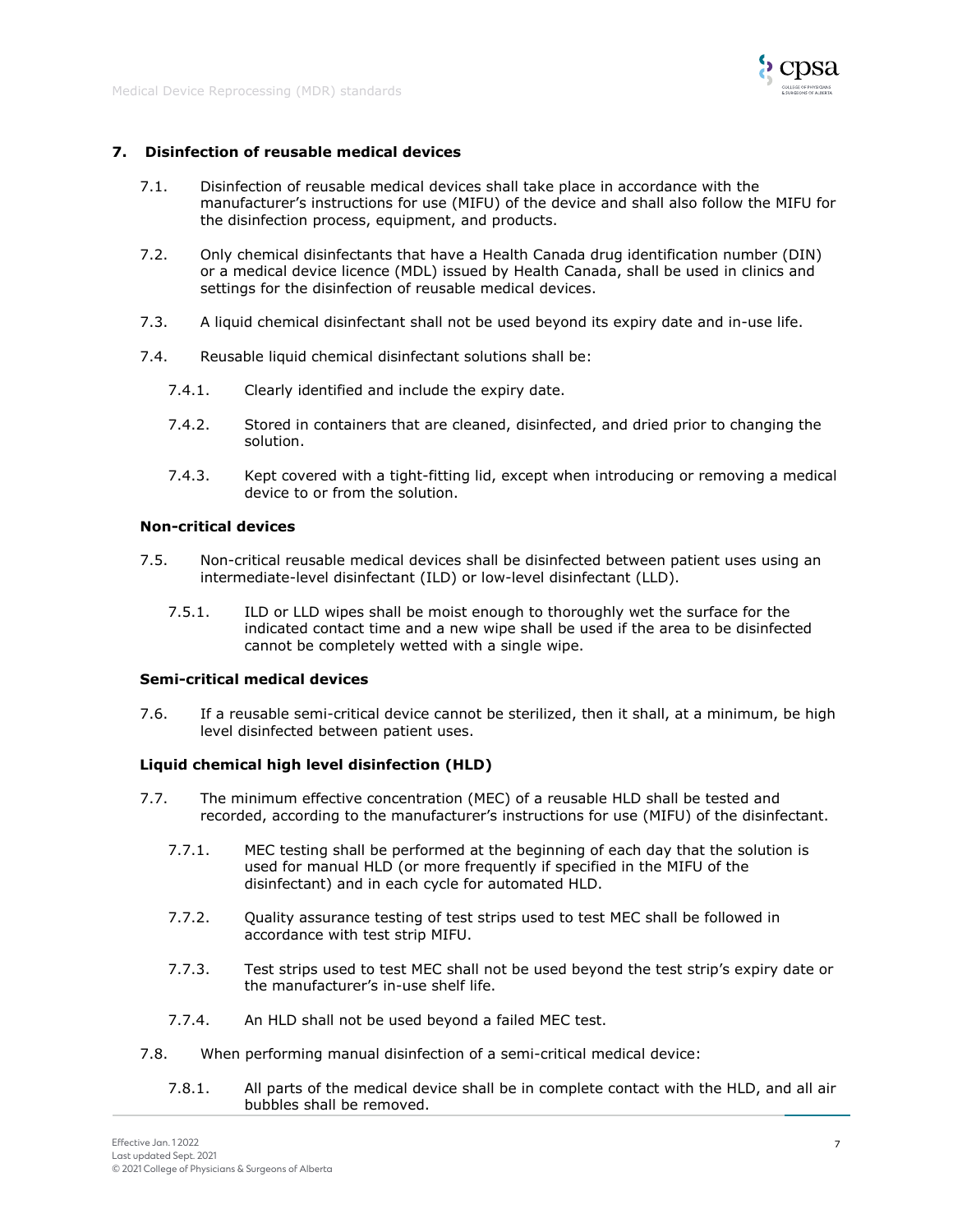![](_page_8_Picture_1.jpeg)

- 7.8.2. The contact time and temperature shall be measured from the point at which the semi-critical medical device achieves complete contact with the HLD and there are no trapped air bubbles.
- 7.9. If an automated disinfection system is used, the contact time and temperature shall be monitored as specified in the MIFU and the disinfectant maintained within the manufacturer's recommended ranges for temperature and concentration throughout the contact time.
- 7.10. Automated disinfection systems shall provide a record that critical cycle parameters (e.g., disinfectant temperature, concentration, contact time) have been met.
- 7.11. Following chemical HLD, each semi-critical medical device shall be thoroughly rinsed.
	- 7.11.1. If rinsing is done manually, it shall include at least three separate rinses in water of acceptable quality unless otherwise specified by the disinfectant manufacturer.
- 7.12. After HLD and rinsing, the semi-critical medical device shall be dried in accordance with the MIFU.
- 7.13. At a minimum, the clinic shall document and maintain records on:
	- 7.13.1. HLD solution.
	- 7.13.2. HLD test strips.
	- 7.13.3. Results of MEC testing.
	- 7.13.4. Contact time and temperature during HLD.
	- 7.13.5. Cycle parameters.
	- 7.13.6. Medical device name or type documentation.

#### **Thermal disinfection/pasteurization**

- 7.14. If a washer-disinfector or washer-pasteurizer is intended to provide thermal high level disinfection (HLD), the clinic shall obtain documentation from the washer-disinfector or washer-pasteurizer manufacturer or a third party to confirm that it has been validated for thermal HLD.
- 7.15. If a washer-disinfector or pasteurizer is used for thermal disinfection, it shall be equipped with sensors and a recording device for time and temperature and/or equivalent A0 value.
	- 7.15.1. The accuracy of the recording device shall be periodically confirmed with an independent calibration device, and the frequency and method of testing shall be in accordance with the manufacturer's instructions for use (MIFU).
	- 7.15.2. When a washer-disinfector is used for the thermal HLD of semi-critical medical devices (e.g., respiratory devices), the washer-disinfector shall provide a record of attaining A0 600 through either printed or electronic means.
- 7.16. The clinic shall ensure the washer-disinfector or pasteurizer and the selected cycle are appropriate to the medical device being reprocessed and its intended use.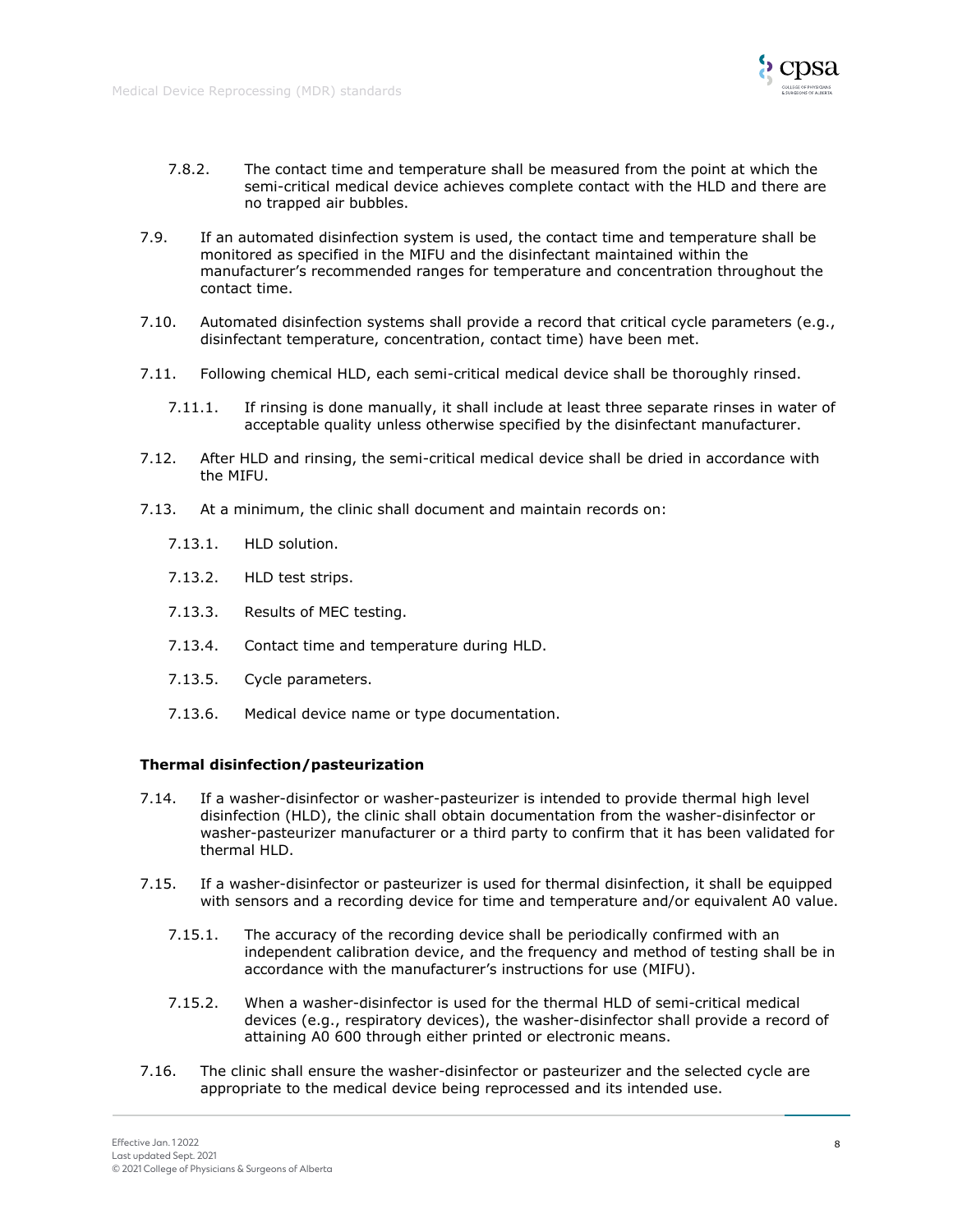![](_page_9_Picture_1.jpeg)

- 7.17. The washer-disinfector or pasteurizer MIFUs for loading configurations and cleaning agents shall be followed.
- 7.18. Validated manifolds and attachments shall be used to facilitate optimal circulation of water through the reusable medical devices being reprocessed.
- 7.19. Pasteurizers shall reach a minimum temperature of 71° Celsius for a minimum contact time of 30 minutes, unless a higher temperature is specified in the MIFU for the medical device.
- 7.20. Air pockets shall be displaced from the load before pasteurization via manipulation of the load by the washer-pasteurizer in accordance with the equipment MIFU and all devices shall be completely submerged in a water bath during the pasteurization cycle.
- 7.21. Following thermal disinfection in a washer-disinfector or pasteurizer, reusable medical devices shall be handled in a manner that minimizes contamination.
- 7.22. Following the disinfection cycle, respiratory devices shall be dried in a drying cabinet that is equipped with a high efficiency particulate air (HEPA) filter and is used only for the drying of disinfected medical devices.

# <span id="page-9-0"></span>**8. Sterilization of reusable medical devices**

- 8.1. A reusable critical medical device shall be sterilized between patient uses.
- 8.2. Sterilization of reusable medical devices shall take place in accordance with:
	- 8.2.1. The manufacturer's instructions for use (MIFU) of the device.
	- 8.2.2. The MIFU for the sterilization process, equipment, and products.
- 8.3. Installation qualification of sterilization equipment (including large chamber and table top steam sterilizers and chemical sterilizers) shall be performed and documented according to the manufacturer's specifications.
- 8.4. Operational qualification and requalification shall take place at least annually and following a major sterilizer repair, sterilizer relocation, an unexplained sterility failure, and, for steam sterilizers, following any disruption to steam supply or change to steam pressures.
	- 8.4.1. Operational qualification and requalification testing shall include a verification of each cycle used by the clinic, according to the MIFU for testing.
	- 8.4.2. Operational qualification and requalification testing shall be conducted by:
		- 8.4.2.1. Running three consecutive cycles in an empty chamber using process challenge devices (PCDs) with biological indicators. For table-top steam sterilizers, testing will take place in a fully loaded chamber.
		- 8.4.2.2. Additionally, in dynamic air removal sterilizers that use pre-vacuum cycles, ensuring that the sterilizer meets the requirements of an air removal test and leak-rate test and is tested with three consecutive air removal tests (e.g., Bowie-Dick) in an otherwise empty sterilizer.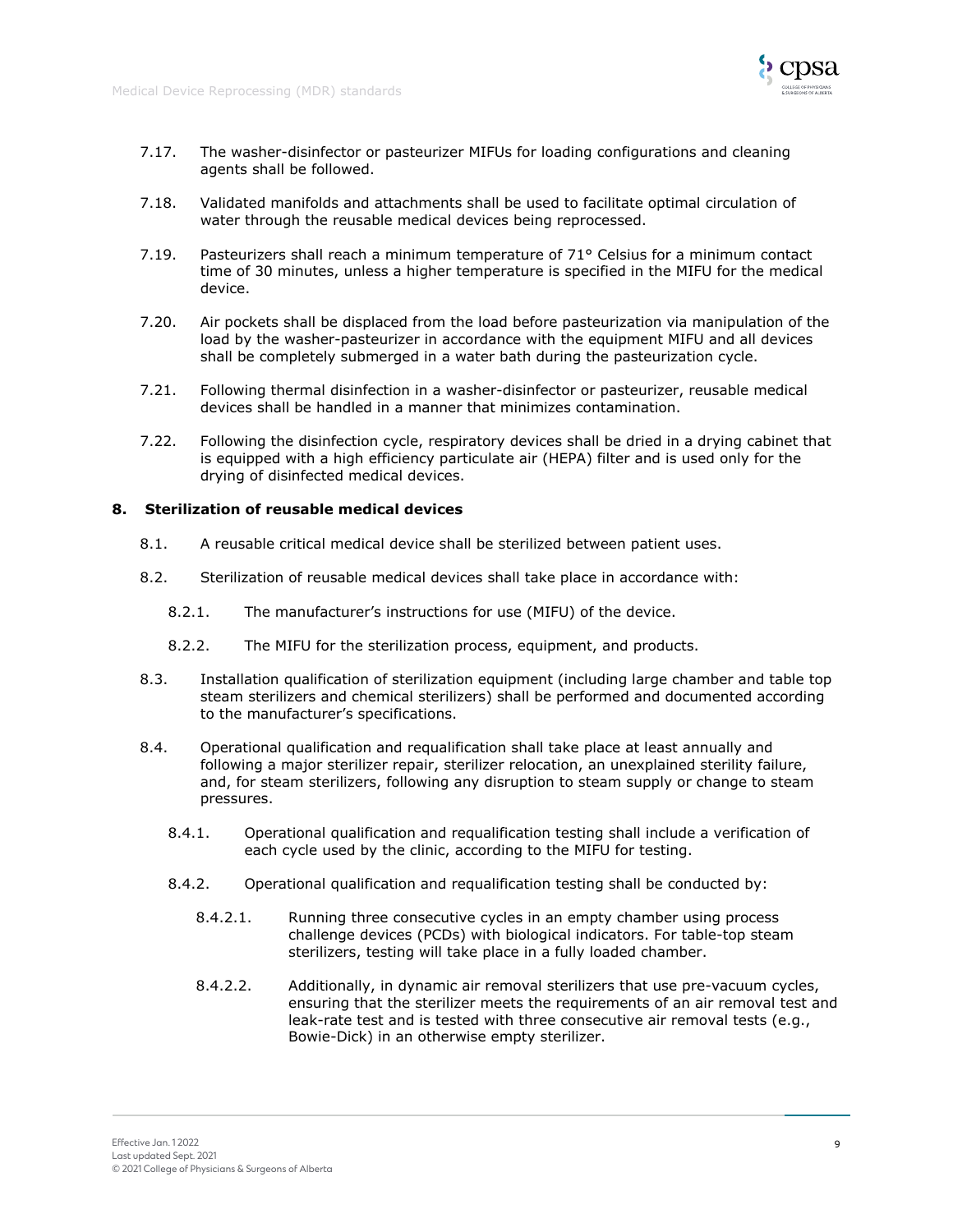![](_page_10_Picture_1.jpeg)

# **Packages & labels**

- 8.5. Packaging of reusable medical devices for sterilization shall take place in accordance with the MIFU of the device, the sterilization equipment, and the sterilization packaging manufacturer, and when packaging is required, it shall be done using a validated sterile barrier system (e.g., pouches, wrappers, or rigid sterilization container systems).
- 8.6. Packages shall be labelled with sterilizer load identification information, including the sterilizer number, the load number in that sterilizer, and the sterilization date.
	- 8.6.1. Labelling systems shall be validated for the sterilization process.
	- 8.6.2. For pouches, a label shall be placed on the transparent portion of the packaging.
	- 8.6.3. For wrapped packages, writing shall be on the closure tape, not directly on the wrappers.

# **Loading & unloading**

- 8.7. Packages shall be placed in the sterilizer chamber in a manner that facilitates air removal, sterilizing agent penetration, sterilant evacuation, and, in the case of steam sterilization, drying.
	- 8.7.1. Wrapped items shall not contact the interior walls of the sterilizer chamber, as contact can damage the wrapper.
	- 8.7.2. Pouches and wrapped packages shall not be stacked or compressed.
	- 8.7.3. Between packages there shall be adequate space to ensure effective sterilizing agent penetration, evacuation, and drying.
- 8.8. Sterile packages shall be cooled to room temperature before handling.
- 8.9. During unloading, packages shall be inspected for package integrity, dryness, presence of a label, the correct change in an external chemical indicator, an intact seal if used, and evidence of potential contamination. If a package does not meet the inspection criteria, the contents shall not be used.

#### **Sterility assurance**

- 8.10. Sterilization indicators shall be used only for the sterilizer type and sterilization cycle for which they were designed and validated and shall be used according to the sterilizer and indicator manufacturer's instructions for use (MIFU).
	- 8.10.1. Sterilization indicators shall not be used beyond their expiry date and shall be stored according to the MIFU.

#### **Chemical indicators**

- 8.10.2. Both internal and external chemical indicators shall be included with each package prepared for sterilization.
	- 8.10.2.1. The internal chemical indicator shall be placed in the area of the package that is least susceptible to sterilizing agent penetration. If a multi-layer container is being used, chemical indicators shall be placed at each level.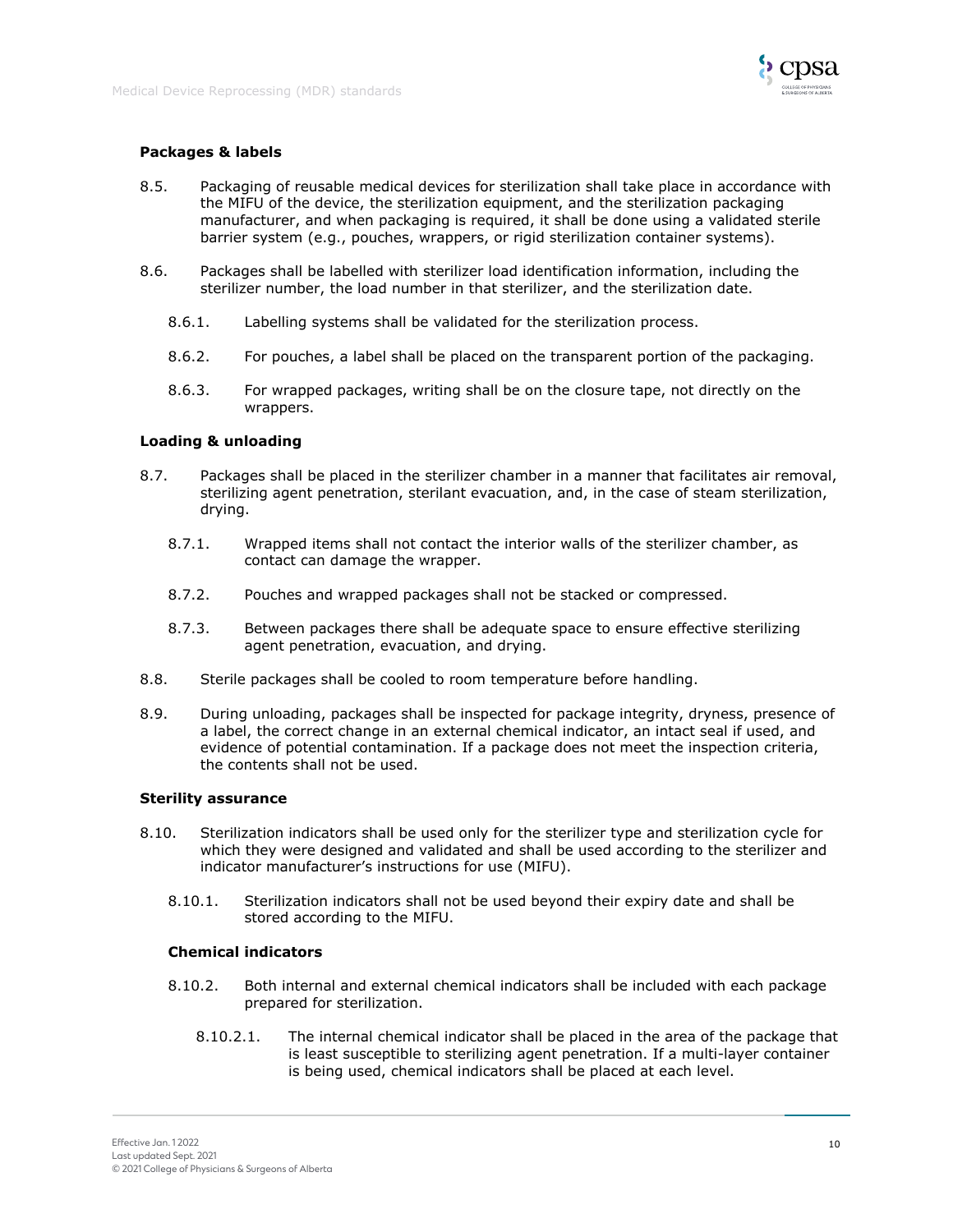![](_page_11_Picture_1.jpeg)

# **Air removal testing**

8.10.3. For dynamic air removal-type sterilizers (pre-vacuum cycles), an air removal test shall be performed every day the sterilizer is used.

# **Biological indicators**

- 8.10.4. A biological indicator contained within a process challenge device (PCD) shall be used to test the sterilizer for each type of cycle used (e.g., dynamic air removal, gravity) and at the shortest exposure time, within a full load. This test shall be done at least daily when the sterilizer is in use.
	- 8.10.4.1. If a steam sterilizer will be used for multiple types of cycles, each type of cycle used shall be tested daily.
- 8.11. At the conclusion of a sterilization cycle and before the load is removed, the operator shall confirm that the required parameters and all phases of the sterilization cycle including aeration (if required) have been met.
- 8.12. If a package is released based on monitored physical parameters and internal chemical indicator results, the internal chemical indicator shall be Type 5 or Type 6.
- 8.13. All sterilizers used in Alberta clinics and settings shall come equipped with a printer or electronic record that records cycle parameters effective January 1, 2023.

In the period before the transition required by 8.13 is completed, if a clinic is using a sterilizer that does not come equipped with a printer, personnel shall check the sterilizer's displays and manually record the sterilization time and temperature at intervals during each cycle and use a Type 5 chemical indicator in each package.

8.14. Documentation of sterility assurance shall include a printout or electronic cycle parameter record, a load control label, a load contents record, and associated chemical or biological indicator test results for each cycle.

#### <span id="page-11-0"></span>**9. Storage**

- 9.1. Reprocessed critical and semi-critical medical devices shall be protected from contamination by:
	- 9.1.1. Rotating stock via first-in, first-out.
	- 9.1.2. Keeping items clean, dry, and protected.
	- 9.1.3. Keeping items well-separated from soiled items and soiled areas via barriers and/or distance.
	- 9.1.4. Ensuring they are not stored on the floor or a window sill, under sinks or near water sources, in open corridors or patient rooms, or in the same area as hazardous materials.

# <span id="page-11-1"></span>**10. Education & training**

10.1. The clinic shall ensure all personnel involved in the reprocessing of critical and semicritical medical devices are appropriately educated and trained for the reprocessing duties/tasks that they perform.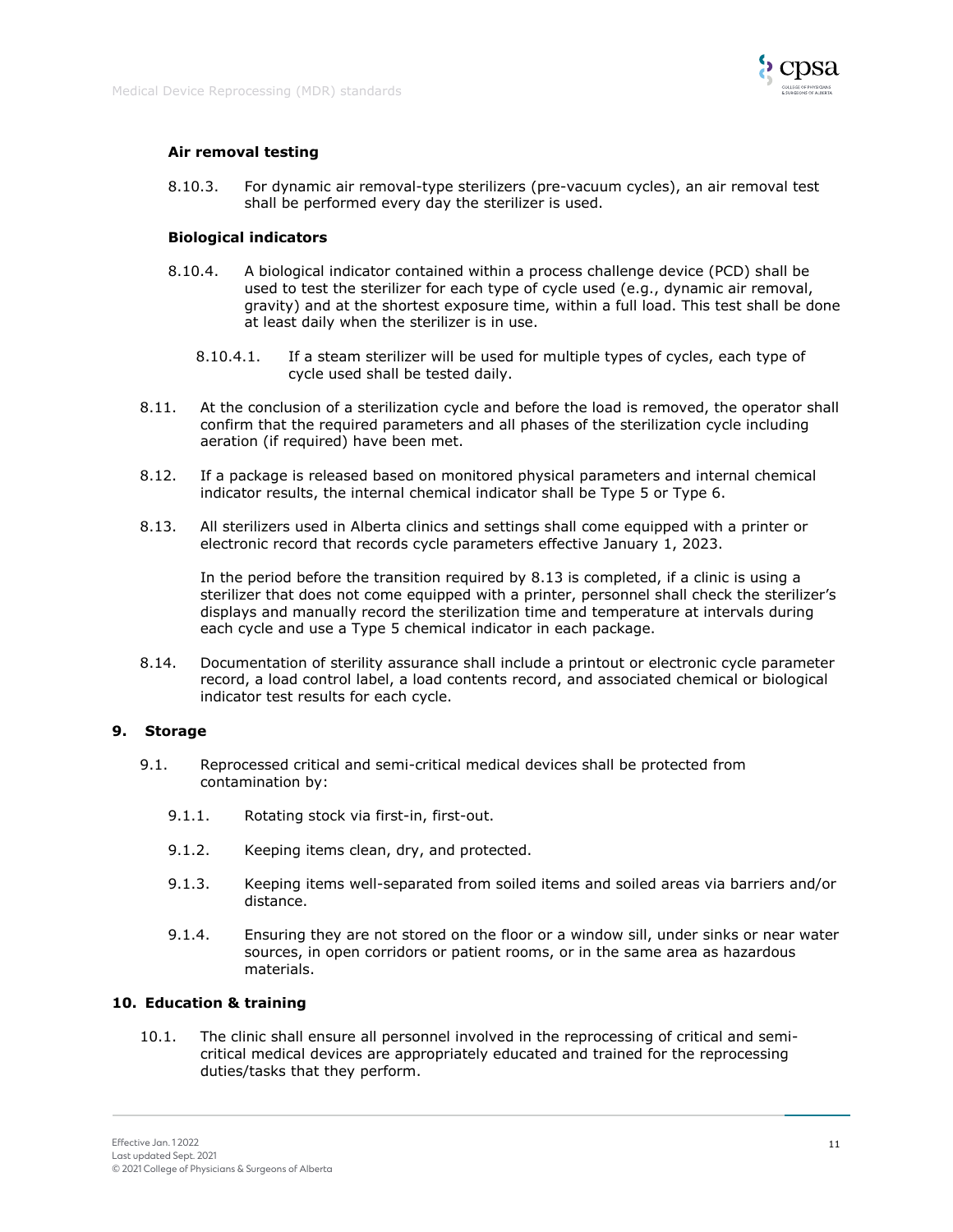![](_page_12_Picture_1.jpeg)

- 10.1.1. Personnel who reprocess critical and semi-critical medical devices, but are not employed as medical device reprocessing technicians, shall receive training in a formal medical device reprocessing training program recognized by the clinic, or comprehensive in-house training, and shall successfully complete competency testing.
- 10.2. The clinic shall document and maintain records of education, training, orientation, and competency assessments of personnel who reprocess critical and semi-critical medical devices.

## <span id="page-12-0"></span>**PART C: QUALITY MANAGEMENT SYSTEMS**

## <span id="page-12-1"></span>**11. Quality management systems**

- 11.1. The clinic shall have clear accountability and lines of responsibility for all aspects of medical device reprocessing (MDR), wherever MDR takes place in the clinic, and the appropriate use of single-use medical devices.
- 11.2. The clinic shall have written policies and procedures in place that meet or exceed appropriate provincial and national standards and guide the clinic through all aspects of MDR. The clinic's medical device reprocessing policies and/or procedures shall include (but not be limited to):
	- 11.2.1. All steps in the reprocessing of reusable medical devices, based on MIFU.
		- □ Pre-cleaning and transportation
		- □ Sorting, disassembly, and soaking
		- □ Manual and/or automated cleaning
		- □ Rinsing
		- □ Drying
		- □ Inspection
		- □ Chemical high level disinfection (HLD) if applicable
		- □ Thermal disinfection / pasteurization (if applicable)
		- □ Packaging and labelling
		- $\Box$  Sterilization
		- □ Sterility assurance, including physical, chemical, and biological
		- □ Storage
	- 11.2.2. Education and training.
	- 11.2.3. Recall procedures.
	- 11.2.4. Specific, detailed procedures for medical devices that present unique and complex challenges for reprocessing, such as flexible endoscopes, based on manufacturer's instructions for use (MIFU).
	- 11.2.5. The required occupational health and safety activities, including use of appropriate personal protective equipment (PPE) when performing MDR and when using singleuse medical devices.
		- $\Box$  Facial protection (eye protection with mask or full face shield)
		- □ Disposable, moisture impervious gown
		- □ Tear and chemical resistant gloves
		- □ Cleaning and disinfection of reusable PPE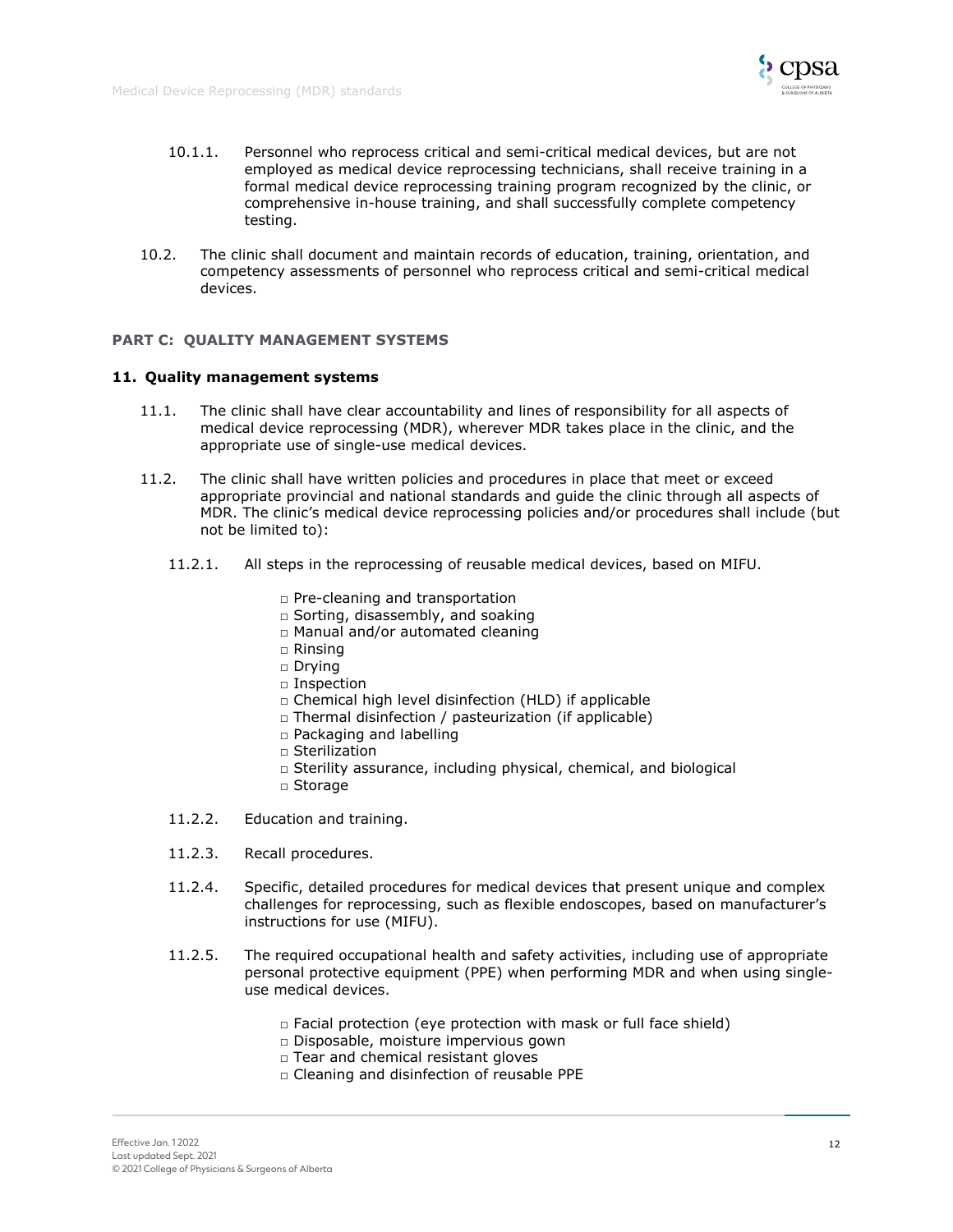![](_page_13_Picture_1.jpeg)

- 11.3. The clinic shall have a written policy regarding single-use medical devices that is consistent with Part A of these standards.
- 11.4. The clinic shall conduct a regularly scheduled review of all written policies and procedures.

## **Documentation**

- 11.5. The clinic shall retain records of reprocessing according to the clinic's policy and applicable legislation. These records shall include, but not be limited to, the following:
	- 11.5.1. Preventative maintenance of reusable medical devices and equipment.
	- 11.5.2. Results of installation, operational qualification and requalification, and routine testing of reprocessing equipment and products.
- 11.6. The MIFU for medical devices, equipment, and supplies shall be received and maintained in printed form (e.g., in binders, manuals, or monographs) or in electronic format and be readily accessible to those needing access and shall be updated as required.
- 11.7. If reprocessing of reusable medical devices is being performed by an external or internal subcontractor, the subcontractor shall comply with these standards.

# <span id="page-13-0"></span>**PART D: FLEXIBLE ENDOSCOPE REPROCESSING**

Note: Where appropriate, standards in Parts A, B, and C are applicable.

#### <span id="page-13-1"></span>**12. General requirements**

- 12.1. Endoscopes and reusable accessories that come into contact with mucous membranes shall be cleaned and receive at least high level disinfection (HLD) after each patient use.
- 12.2. Reusable accessories (e.g., biopsy forceps, other cutting instruments) that break the mucosal barrier (enter sterile tissues or sterile body cavities) shall be cleaned and sterilized in accordance with manufacturer's instructions for use (MIFU) and Part B of these standards after each patient use.
- 12.3. The water bottle used to provide sterile intra procedural flush solution and its connecting tube, shall be sterilized or receive HLD at least daily.
- 12.4. Processes for endoscope reprocessing shall be in accordance with endoscope, equipment, and supplies validated MIFU.

#### <span id="page-13-2"></span>**13. Cleaning, flushing, rinsing, and drying**

- 13.1. Pre-cleaning of the endoscope shall be performed at the point-of-use immediately following the clinical procedure.
- 13.2. A leak test shall be performed prior to and/or during immersion of the endoscope in accordance with manufacturer's instructions for use (MIFU).
- 13.3. Meticulous cleaning shall be performed prior to high level disinfection (HLD) or sterilization.
- 13.4. The endoscope and accessories (e.g., valves, caps, inlet seals, suction buttons, air/water buttons) shall be immersed in detergent or enzymatic cleaning solution unless otherwise specified in MIFU. Non-immersible components shall be cleaned in accordance with MIFU.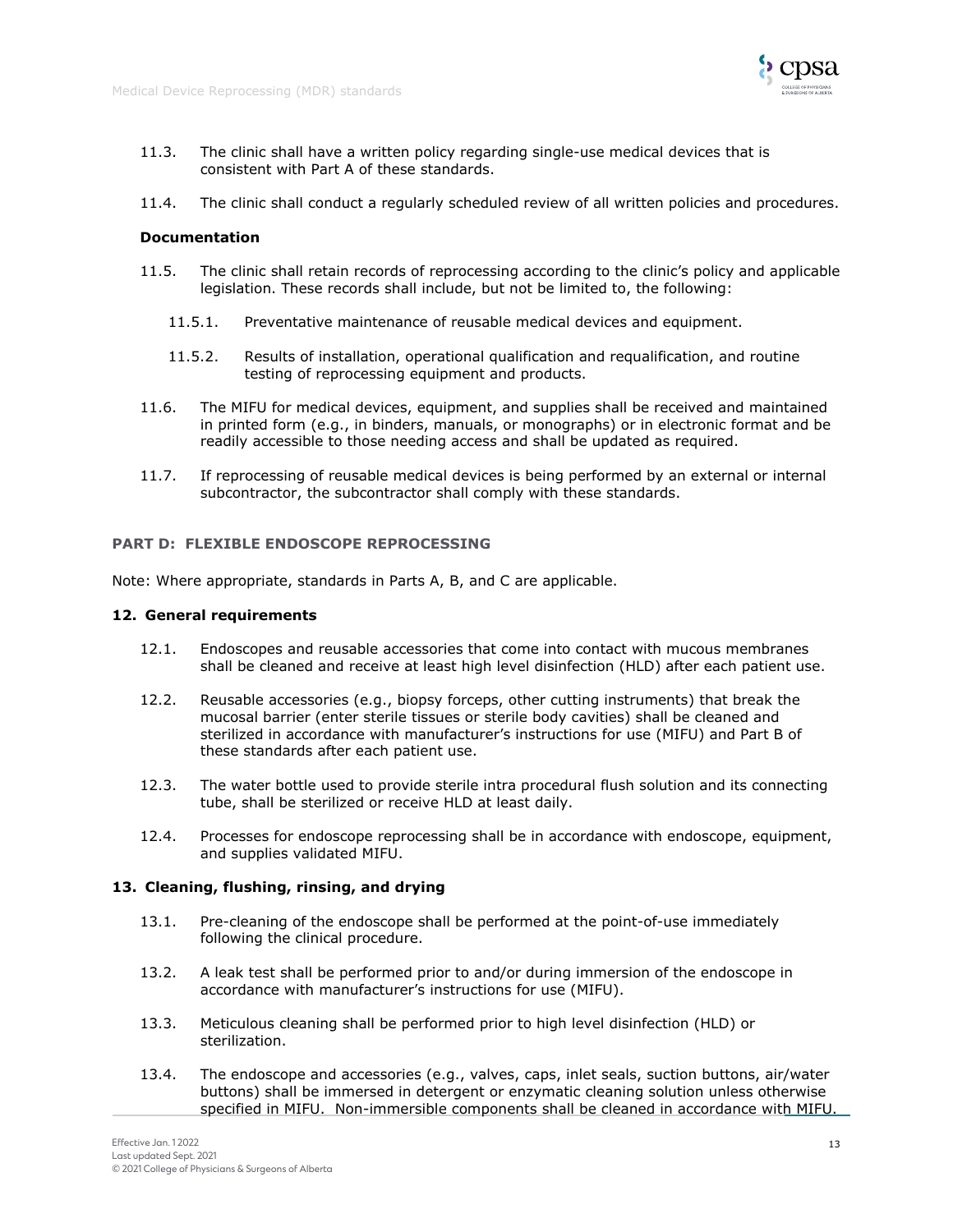![](_page_14_Picture_1.jpeg)

- 13.5. The endoscope and accessories (e.g., valves, caps, inlet seals, suction buttons, air/water buttons) shall be soaked in detergent or enzymatic cleaning solution in accordance with MIFU to ensure proper contact time.
- 13.6. Accessories (e.g., valves, caps, inlet seals, suction buttons, air/water buttons) shall be disconnected and disassembled as far as possible and completely immersed in detergent or enzymatic cleaning solutions.
- 13.7. The endoscope and accessories (e.g., valves, caps, inlet seals, suction buttons, air/water buttons) shall be completely immersed during the entire cleaning process to prevent splashing or aerosolization unless otherwise specified in MIFU.
- 13.8. The bending section shall be kept straight so brushing does not damage the endoscope.
- 13.9. The exterior of the endoscope shall be cleaned with a soft brush or lint-free or low-lint soft absorbent towel.
- 13.10. Brushing and flushing channels (e.g., brush biopsy/suction channel in the insertion channel) until returns are clear (all visible debris removed), including brushing and flushing endoscopes with an elevator in both the up and down positions shall be done. The brush shall be cleaned in detergent or enzymatic cleaning solution each time it is passed through the channel.
- 13.11. The suction valve housing and instrument channel port shall be cleaned with a channelopening brush until all debris is removed.
- 13.12. Brushing and flushing channels shall be done using only brushes, cloths, syringes, and other cleaning devices of a correct size, and inspected for cleanliness and good repair before use.
- 13.13. A 30 mL syringe shall be attached to the adapter and detergent or enzymatic cleaning solution injected into all channels at least three times, or an approved automated system provides equivalent cleaning.
- 13.14. Detergent or enzymatic cleaning solutions shall be discarded after each use.
- 13.15. The endoscope, channels, and accessories (e.g., valves, caps, inlet seals, suction buttons, air/water buttons) shall be thoroughly rinsed by immersing in tap water and brushing/flushing to remove all traces of detergent or enzymatic cleaning solution and debris.
- 13.16. Final rinses prior to disinfection shall be performed in clear tap water followed by air purges using 30 mL syringes, or an approved automated system provides equivalent rinsing and drying.
- 13.17. The exterior of the endoscope and accessories (e.g., valves, caps, inlet seals, suction buttons, air/water buttons) shall be thoroughly dried using a clean, lint-free or low-lint soft absorbent towel.

# <span id="page-14-0"></span>**14. High level disinfection (HLD), final rinsing, and drying**

#### **Manual disinfection**

14.1. The endoscope and accessories (e.g., valves, caps, inlet seals, suction buttons, air/water buttons) shall be immersed in a basin of high level disinfectant unless otherwise specified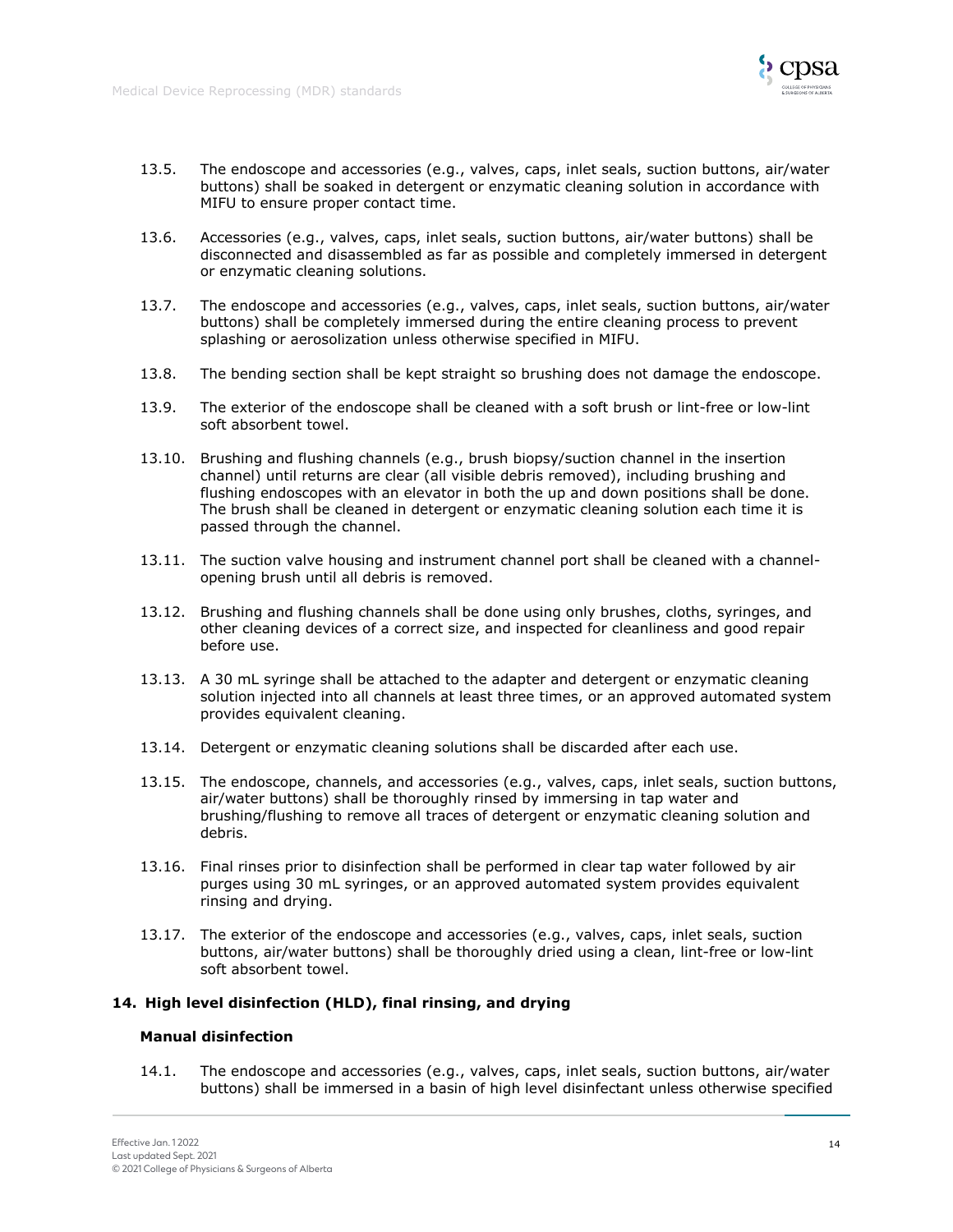![](_page_15_Picture_1.jpeg)

in manufacturer's instructions for use (MIFU). Non-immersible components shall be intermediate or low-level disinfected in accordance with MIFU.

- 14.2. Immediately following cleaning, rinsing, and drying, the endoscope and accessories (e.g., valves, caps, inlet seals, suction buttons, air/water buttons) shall be completely immersed in HLD solution for the recommended time and temperature.
- 14.3. The HLD solution shall be flushed through all channels using a 30 mL syringe to purge air from the channels and to ensure that all channels are perfused.
- 14.4. Air shall be flushed through the endoscope channels using adapters (suction cleaning adapters).
- 14.5. The endoscope, channels, and accessories (e.g., valves, caps, inlet seals, suction buttons, air/water buttons) shall be immersed in fresh water.
- 14.6. The endoscope and accessories (e.g., valves, caps, inlet seals, suction buttons, air/water buttons) shall be rinsed/flushed, and all channels flushed (water volume at least 3 times the volume of the channel) using three separate rinses in water of acceptable quality unless otherwise specified by MIFU.
- 14.7. A channel air flush, followed by 70% alcohol, and a second forced-air purge shall be performed.
- 14.8. The exterior of the endoscope and accessories (e.g., valves, caps, inlet seals, suction buttons, air/water buttons) shall be thoroughly dried using a clean, lint-free or low-lint soft absorbent towel.

#### **Automated endoscope reprocessor (AER)**

- 14.9. There shall be documentation from manufacturers confirming the AER and connectors can effectively reprocess the specific brand and model of endoscopes.
- 14.10. High level disinfectant concentration is checked daily, at a minimum, with an appropriate chemical test strip and discarded/changed if the concentration is less than the minimum effective concentration (MEC).
- 14.11. Immediately following manual cleaning, the dried endoscope and accessories (e.g., valves, caps, inlet seals, suction buttons, air/water buttons) shall be placed in the AER and loading shall be in accordance with manufacturer's instructions for use (MIFU).
- 14.12. The AER channel attachments shall be appropriate to the endoscope being reprocessed.
- 14.13. The endoscope connectors/adapters shall be attached to the AER.
- 14.14. The AER shall be run so that the endoscope is completely immersed in high level disinfectant solution for the recommended time and temperature.
- 14.15. The AER or an external system shall provide final rinse water of acceptable water quality.
- 14.16. The endoscope shall be removed promptly after the final cycle has been completed.
- 14.17. A channel air flush, followed by 70% alcohol, and a second forced-air purge shall be performed.
- 14.18. Endoscopes and accessories (e.g., valves, caps, inlet seals, suction buttons, air/water buttons) shall be thoroughly dried before being stored.